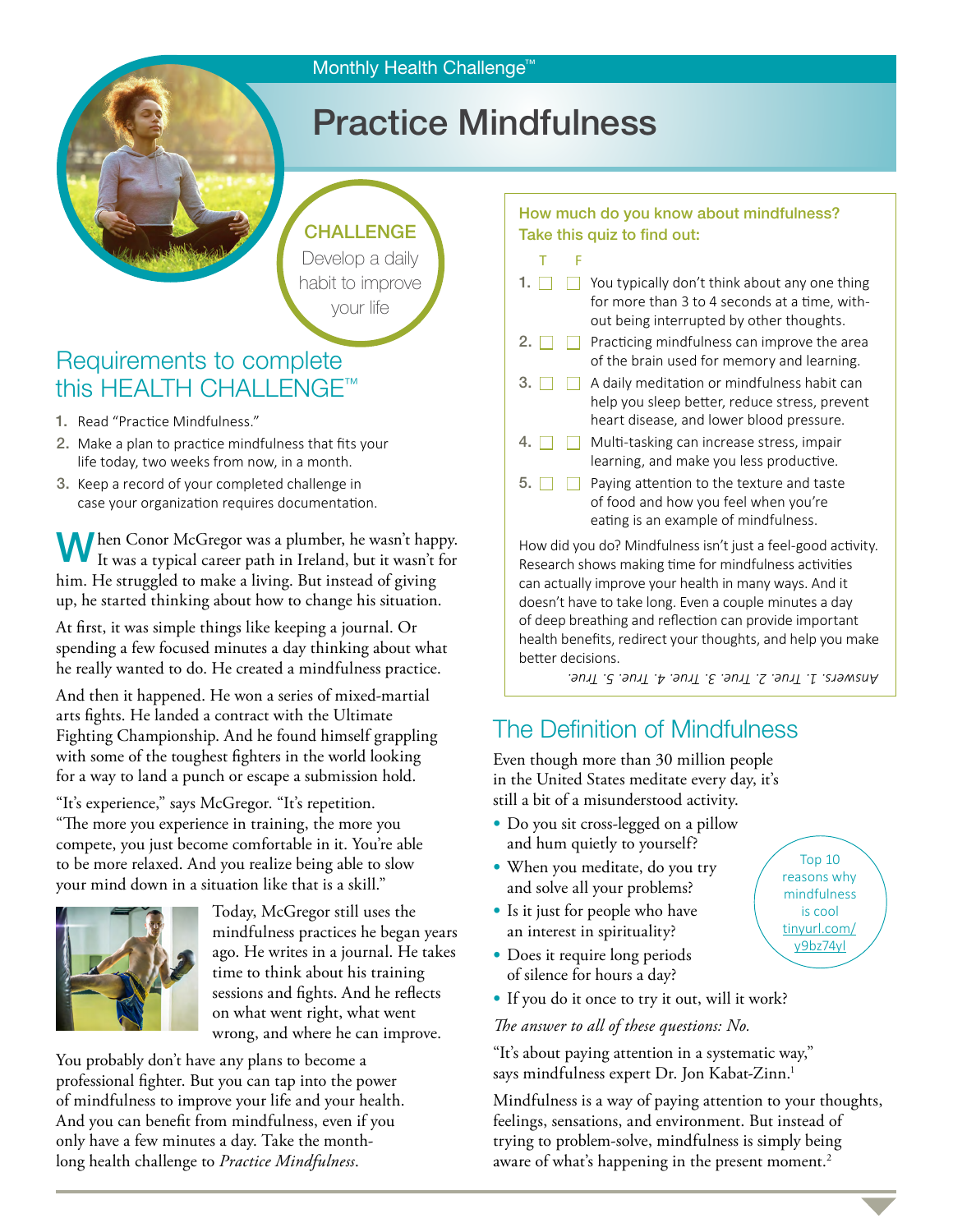## Are you in control of your thoughts?

Try this out. Stop and pay attention to your thoughts for just a minute.

Is your mind racing from one thought to the next? That's typical. Mindfulness can help you learn to focus your thoughts and be more aware of what's really happening. It takes consistent effort. But anyone

can learn to practice mindfulness. It doesn't cost anything. And you can tap into the benefits of mindfulness in just a few minutes a day.

## Create Your Mindfulness Practice

Want to tap into the benefits of mindfulness? It takes practice. But you can do it, even if you're busy. This mindfulness practice only takes a total of 9 minutes a day. Here's what you'll need to know:

 $\frac{1}{2}$ 



Where? A quiet place where you can be alone without distractions

When? Morning, afternoon, and before bed.

How long? 3 to 5 minutes

#### Be Mindful – Week 1

- 1. Set a timer for 3-5 minutes.
- 2. Close your eyes.
- 3. Pay attention to all the thoughts in your head about work, family, and other things. Notice how you're feeling.
- 4. Focus on your breath as you inhale and exhale.

#### Be Mindful – Week 2

- 1. Set a timer for 3-5 minutes.
- 2. Close your eyes. Try not to think about anything for the first minute.
- 3. After a minute, think about your day, what you have planned, or what you accomplished for the day.

"Practicing mindfulness can bring improvements in both physical and psychological symptoms as well as positive changes in health attitudes and behaviors." *Dr. Jon Kabat‑Zinn*

4. After two minutes, focus on your breathing. 5. Breathe in deeply through your nose.

Hold the breath for 5 seconds. Exhale slowly through your mouth for 7 seconds.

## Health Benefits of Mindfulness **References**

- Think you're too busy to set aside a few minutes a day to practice mindfulness? It's easy to think that when you've got a million things on your mind. But you don't want to miss out on the health benefits of mindfulness. Research shows daily meditation or mindfulness habits can help:<sup>3,4</sup>
- ✓ Reduce stress
- ✓ Support heart health
- ✓ Lower blood pressure
- ✓ Develop healthier relationships
- ✓ Improve digestion
- ✓ Support memory and learning
- ✓ Treat depression and anxiety
- $\sqrt{\ }$  Promote positive thinking
- ✓ Improve sleep quality

#### Be Mindful – Week 3

- 1. Set a timer for 3-5 minutes.
- 2. Close your eyes. Sit in silence, and try not to think about anything for the first minute.

When you learn to practice mindfulness, it changes the way you think and feel. You can use mindfulness to improve your mood, develop healthy habits, and be healthier.

- 3. Place a hand on your stomach. Breathe in through your nose for 5 seconds. Exhale through your mouth for 7 seconds. Repeat.
- 4. Focus your thoughts on your breathing, and feel the rise and fall of your stomach.
- 5. Pay attention to your thoughts and feelings. Think about what you have planned, or what you accomplished for the day.

#### Be Mindful – Week 4

- 1. Set a timer for 3-5 minutes.
- 2. Close your eyes. Sit in silence, and try not to think about anything for the first minute.
- 3. Breath in through your nose for 5 seconds. Exhale through your mouth for 7 seconds.
- 4. Place a hand on your stomach. *Now breathe in through your mouth, and exhale through your nose*.

5. Focus your thoughts on your breath. Feel the rise and fall of your stomach. And notice how it's different.

6. Pay attention to your thoughts and feelings. Think about what you have planned, or what you accomplished for the day.

Video: 12-minute mindfulness exercise for beginners [tinyurl.com/](http://tinyurl.com/y7vdooy3) [y7vdooy3](http://tinyurl.com/y7vdooy3)

- 1. Kabat-Zinn, J. (2010). What is mindfulness? University of California – Berkeley. From: <http://tinyurl.com/y7vdooy3>
- 2. Bishop, S., et al. (2004). Mindfulness: A proposed operational definition. *Clinical Psychology Science and Practice,* 11(3):230- 241. Doi: 10.1093/clipsy.bph077
- 3. Harvard University. (2017). Benefits of Mindfulness. <http://tinyurl.com/ybo3ggs5>
- 4. Keng, S.L., et al. (2011). Effects of mindfulness on psychological health: A review of empirical studies. *Clinical Psychology Review,* 31(6):1041- 1056. doi: 10.1016/j.cpr.2011.04.006